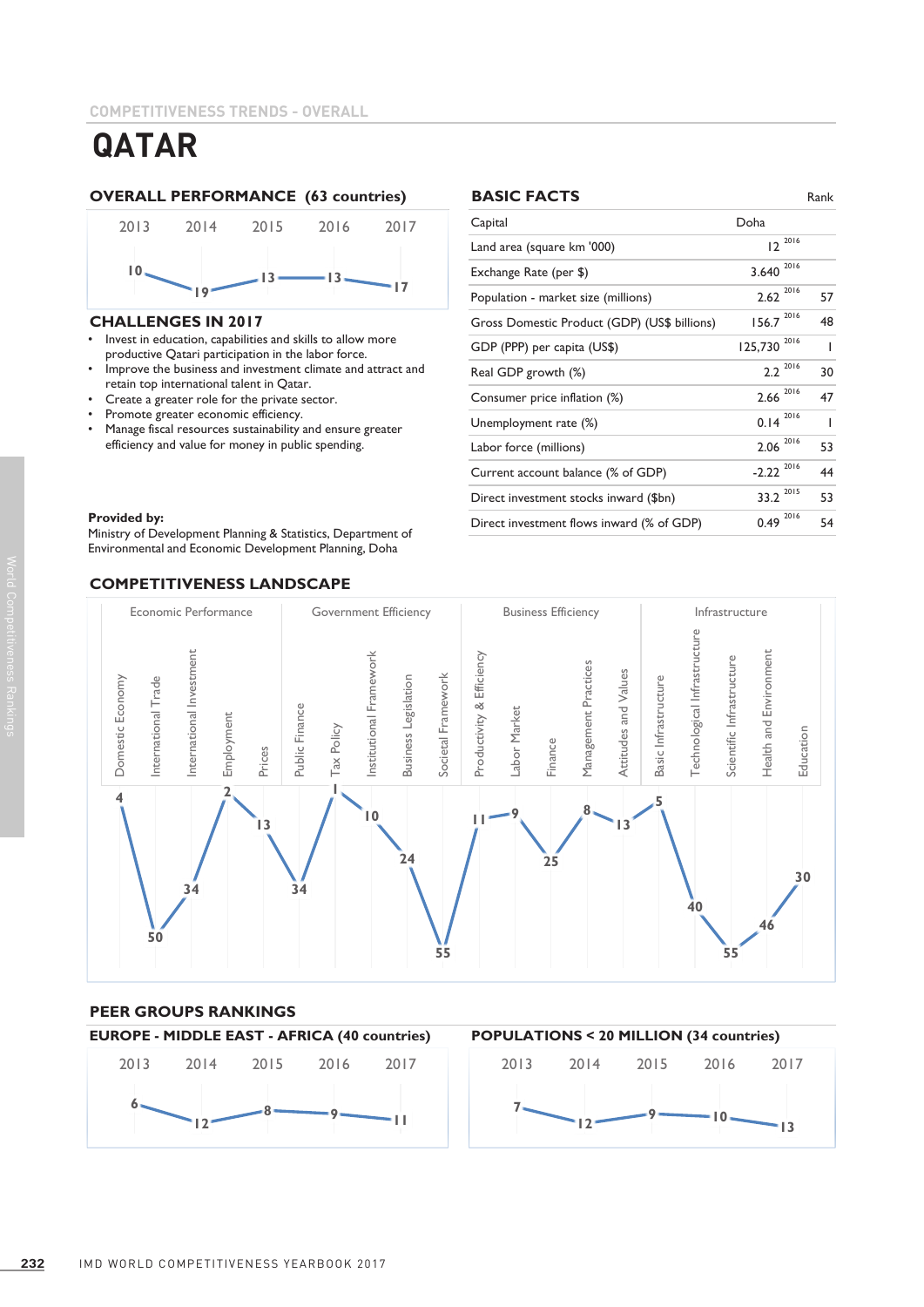### **COMPETITIVENESS EVOLUTION**

The criteria below highlight the 15 biggest Improvements and the 15 biggest Declines in the overall performance of the economy. They are determined by the largest percentage changes in the value of each criterion from one yearbook to the next.

|                                           | <b>WCY</b> | <b>WCY</b> |                                                 | <b>WCY</b> | <b>WCY</b> |
|-------------------------------------------|------------|------------|-------------------------------------------------|------------|------------|
| <b>IMPROVEMENTS</b>                       | 2016       | 2017       | <b>DECLINES</b>                                 | 2016       | 2017       |
| 4.2.19 High-tech exports (%)              | 0.05       | 3.41       | 2.1.02 Government budget surplus/deficit (%)    | 10.27      | $-8.74$    |
| 4.2.10 Internet bandwidth speed           | 6.5        | 11.9       | 1.2.02 Current account balance                  | 27.00      | $-2.22$    |
| 2.4.08 Government subsidies               | 2.55       | 0.86       | 1.5.02 Adjusted consumer price inflation        | 0.78       | 1.50       |
| 2.3.03 Interest rate spread               | 2.82       | 1.59       | 4.3.18 Number of patents in force               | 8.7        | 3.0        |
| 1.2.13 Exports of commercial services (%) | 6.08       | 8.57       | 4.1.25 Electricity costs for industrial clients | 0.022      | 0.030      |
| 1.2.25 Tourism receipts                   | 2.19       | 3.06       | 2.1.04 Total general government debt (%)        | 35.80      | 47.60      |
| 3.3.11 Stock market capitalization (%)    | 78.91      | 96.23      | 1.1.14 Real GDP growth                          | 3.3        | 2.2        |
| 4.5.07 Higher education achievement       | 16.0       | 19.3       | 1.5.07 Gasoline prices                          | 0.27       | 0.35       |
| 1.4.08 Youth unemployment                 | 0.60       | 0.48       | 4.3.05 Business expenditure on R&D (%)          | 0.12       | 0.09       |
| 1.1.15 Real GDP growth per capita         | $-5.98$    | $-4.95$    | 2.3.07 Foreign currency reserves per capita     | 18,530     | 13,762     |
| 3.2.01 Compensation levels                | 13.54      | 11.32      | 1.2.08 Exports of goods (\$bn)                  | 77.29      | 57.59      |
| 4.3.07 Total R&D personnel per capita     | 1.06       | 1.24       | 1.1.20 GDP per capita                           | 76,169     | 59,868     |
| 3.3.01 Banking sector assets              | 115.43     | 132.67     | 4.4.11 Energy intensity                         | 79         | 90         |
| 1.2.17 Export concentration by partner    | 70.5       | 61.1       | 4.5.04 Pupil-teacher ratio (primary education)  | 10.00      | 11.21      |
| 1.4.06 Unemployment rate                  | 0.16       | 0.14       | 1.2.09 Exports of goods (%)                     | 41.69      | 36.74      |

### **KEY ATTRACTIVENESS INDICATORS**

From a list of 15 indicators, respondents of the Executive Opinion Survey were asked to select 5 that they perceived as the key attractiveness factors of their economy. The chart shows the percentage of responses per indicator from the highest number of responses to the lowest.

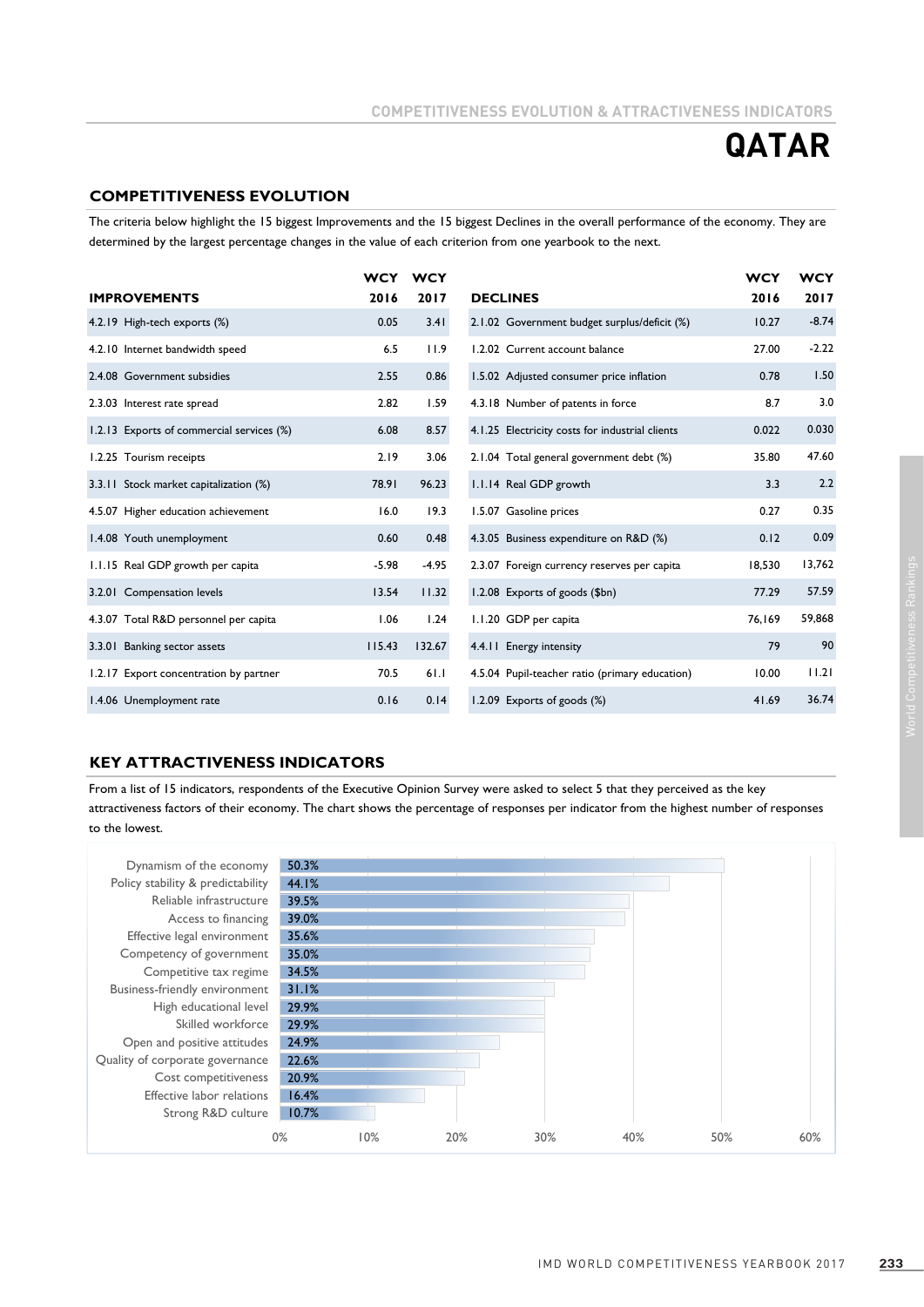### **ECONOMIC PERFORMANCE**



| <b>Sub-Factor Rankings:</b> | 2016 2017 |    |
|-----------------------------|-----------|----|
| Domestic Economy            | ш         |    |
| International Trade         | 38        | 50 |
| International Investment    | 40        | 34 |
| Employment                  |           |    |
| Prices                      |           |    |

### **GOVERNMENT EFFICIENCY**



| <b>Sub-Factor Rankings:</b> | 2016 2017 |    |
|-----------------------------|-----------|----|
| <b>Public Finance</b>       |           | 34 |
| <b>Tax Policy</b>           |           |    |
| Institutional Framework     | 10        | 10 |
| <b>Business Legislation</b> | 77        | 74 |
| Societal Framework          | 57        | 55 |

### **BUSINESS EFFICIENCY**



| <b>Sub-Factor Rankings:</b> | 2016 2017 |    |
|-----------------------------|-----------|----|
| Productivity & Efficiency   | 23        | н  |
| Labor Market                | 9         |    |
| Finance                     | 26        | 25 |
| <b>Management Practices</b> | 16        |    |
| <b>Attitudes and Values</b> | 16        | 13 |

### **INFRASTRUCTURE**



| <b>Sub-Factor Rankings:</b>  | 2016 2017 |    |
|------------------------------|-----------|----|
| <b>Basic Infrastructure</b>  | 20        |    |
| Technological Infrastructure | 48        | 40 |
| Scientific Infrastructure    | 54        | 55 |
| Health and Environment       | 36        | 46 |
| Education                    | 40        | 30 |